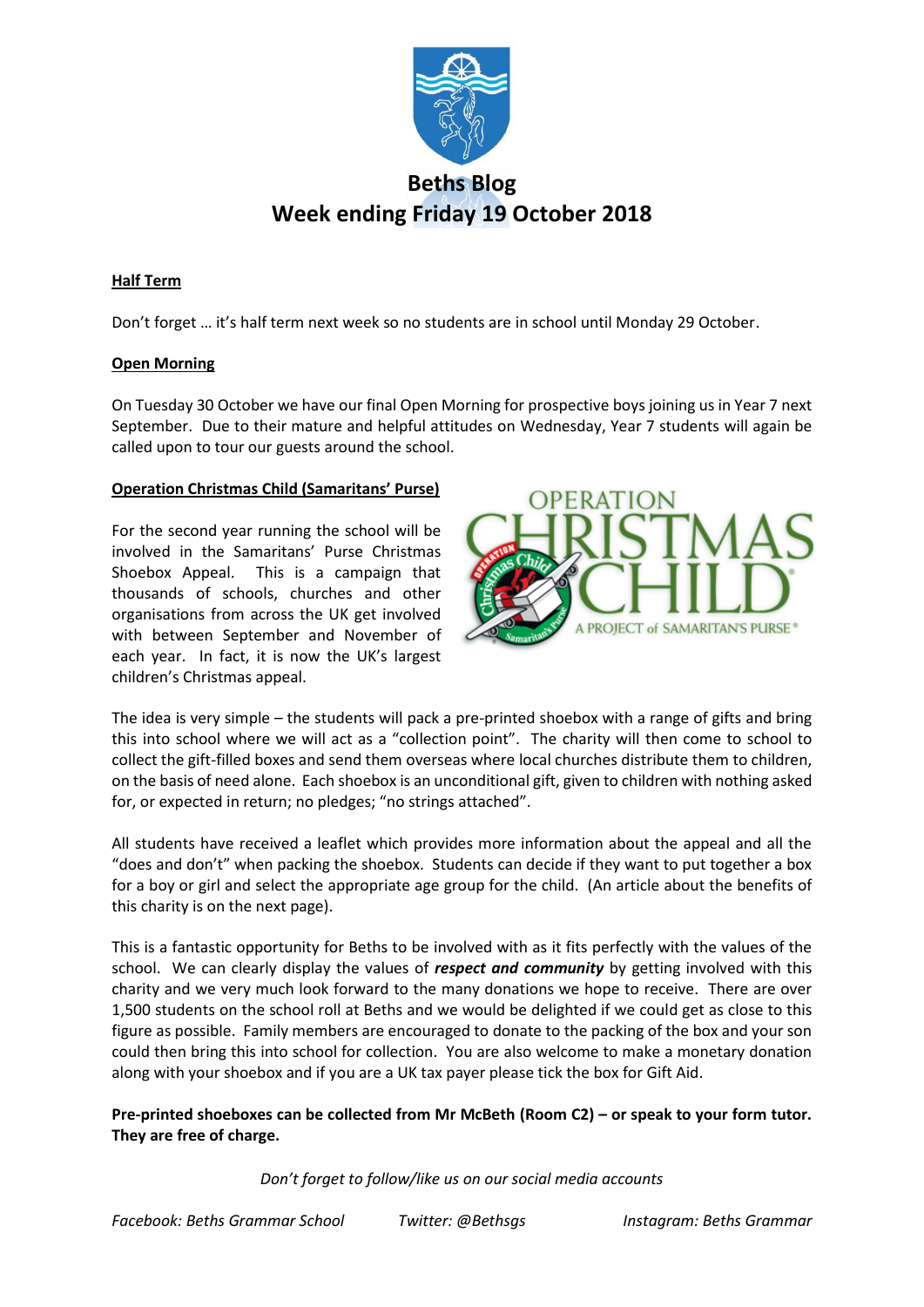House points will be awarded for every student who brings in a gift-filled box and prizes will be awarded to the forms that bring in the most in each year group.

We would like students and families to work on this over the half-term break and bring them into school at **the very latest by Wednesday 15 November.** 

The image to the right will give you examples of what to include in the box.

Thank you in advance!

Mr McBeth

#### **St Mungo's**

One of our Sixth Form students, Halimat, is currently campaigning to raise awareness of the homeless charity, St Mungo's.

Halimat has held assemblies this week for our Key Stage 4 and 5 students and will be holding an assembly at the beginning of November for Key Stage 3 students. She is heightening awareness of the charity and asking students (and staff) to kindly donate non-perishable food to make homeless hampers.

#### **Young Leader's Presentation at Lords – by O Meggs**

On 8 October all of the young leaders who took part in the programme over the past year visited Lords, the most prestigious cricket ground in the world.

When we arrived we sat down in the presentation hall and waited for the proceedings to begin. We began by going on a tour around the ground. During the tour, we were shown round the Lords Museum of

cricket. Within this museum was the Ashes, a trophy that is given to the winner of either England or Australia in the competition. We then travelled to the home side's changing room, where many legends including, Jimmy Anderson and Ian Botham, have used. As the tour came to an end, our last stop was the media centre, which I was told had won an award for architecture in 2015.

When we finished the tour we all congregated in the hall and waited for the presentation to begin. It began with a Sky Sports presenter interviewing a few of us young leaders, which included some of our students from Beths. During our interview, we were asked questions like, how much did you raise, what courses did you complete and how have these helped you? After this the presenter got Kent cricketer Harry Podmore up on stage and held a question and answer with the Kent fast bowler. After

*Don't forget to follow/like us on our social media accounts*



# **St Mun Ending homelessness**

**Rebuilding lives** 

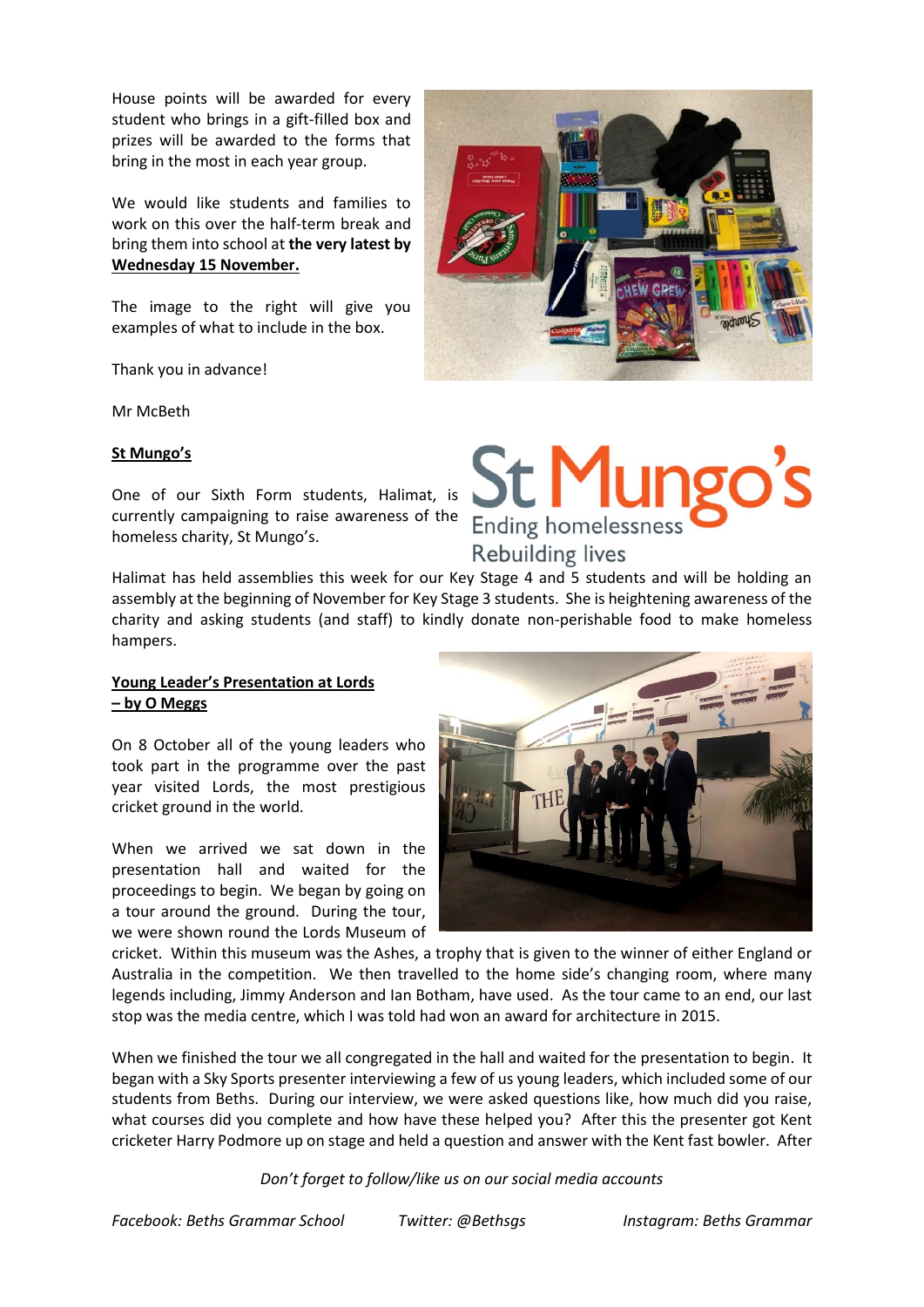this it was time for our awards. If we completed all of the courses we would all receive six certificates in total. We then found out who had raised the most money, the top three amounts of money raised were ALL Beths students. To round off the great evening there was a raffle and one of the great prizes was won by a Beths.

# **International Week – In the Eyes of a Year 8 Student**

From 24-29 September, at Beths we were delighted to be taking part in international week, a week full of events to do with many different nations and cultures. These events included:

- *Spanish Tapas Tasting*
- *German Sausage Tasting*
- *Mandarin Calligraphy*
- *African Manga Games*
- *Learning Basic Portuguese and*
- *French Cheese Tasting*

On Monday 24 September, I took part in Spanish Tapas Tasting. There they had a variety of different foods such as: Spanish meatballs, Paella, Chorizo, Pastas and much more. We then were offered a Spanish dessert.

On Tuesday 25 September, it was Learning Portuguese. We were fortunate to be able to have a Portuguese teacher visit us from the University of



Cambridge. Phrases that we learnt included how to say, "What is your name", "Do you speak English" and "How old are you". We also learnt how to count from 1-10 and how to answer the questions.

Wednesday 26 September was International Dress Up day. This was one of the most interesting days as you got to look around and see the diverse cultures within the school. In the afternoon you could go to the hall to get your picture taken and win prizes if you won the competition.



On Thursday 27 September, I went to the German Sausage Tasting. There was sauce to dip the sausage into as well as other types of sausage and cheeses. A dessert and drink were also given at this event.

Finally, on Friday 28 September was French Cheese tasting. At this event we were given a lot of different types of cheese such as: Blue Cheese, Swiss Cheese, Brie and many more.

Overall this was a week filled with fun experiences as well as getting to know the cultures of many different countries, all the

events were culture inspired, so you could get a feel of how the Spanish and Germans eat. Also, you got to learn some of their language and games. This was a great experience for everyone who took part as they got to be part of the tradition the countries have and also enjoy them.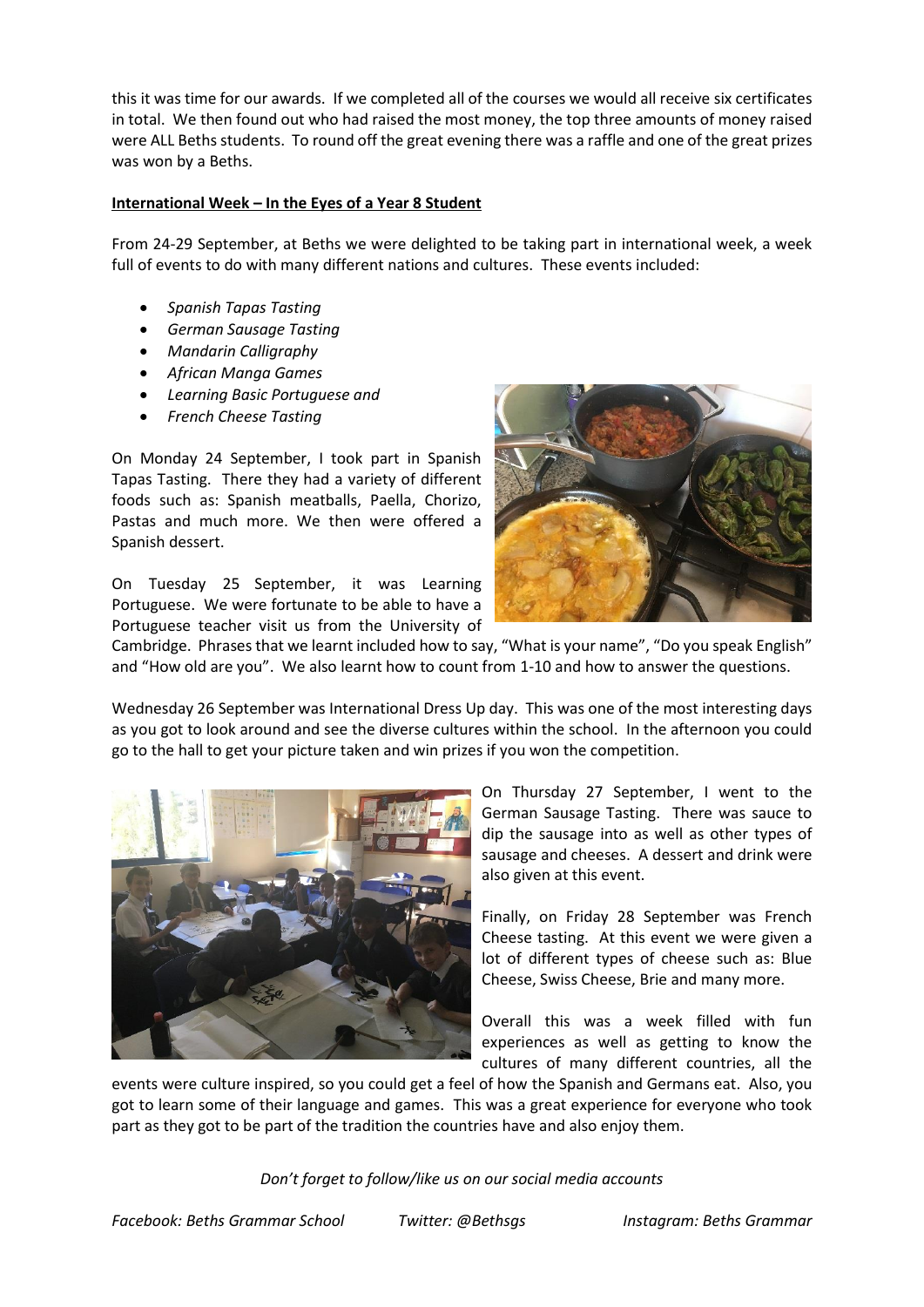During Language and Culture week, a few Year 7s were invited to attend a Japanese Maths abacus and origami lesson. Due to my love of Japan, and that of a fellow Year 8 student, we got to go too! We learnt two origami patterns (some learnt three) and occasionally were given some chocolate.

After the origami session, we learnt abacus. It was quite simple and more efficient then a calculator. We learnt how to read the abacus and solve complex Math with it. We were given a sheet of multiplications, adding, dividing and subtracting. Questions that would usually take a while to work out when written, were answered in under two minutes using the abacus.

Finally, we learnt to write our names in kanii, one of the three Japanese scriptures. By Alfie (a.k.a アルフィースパイク)



# **Beths PA Monthly Draw**

Congratulations to the following winners of the Beths PA Monthly Draw!

September winners Mrs S Merauta £50 (quarterly prize) Mrs S Anene £20 Mrs L Bullen £10

October winners Mrs S Hosken £20 Mrs E Amadsun £10

Many thanks for taking part and for a chance to win, buy your Monthly Draw numbers now!

**Each number costs just £6, and will be entered into 12 monthly draws** starting in January 2019.

There is no limit on the amount of numbers you may purchase. If you would like to take part then simply emai[l beths.parents.association@gmail.com](mailto:beths.parents.association@gmail.com) and ask for a monthly draw form.

You can pay for your numbers via ParentPay, selecting "PA monthly draw". Good luck!

# **Sport**

# **FIXTURES**

| <b>FOOTBALL</b> |            |                     |      |  |  |  |
|-----------------|------------|---------------------|------|--|--|--|
| <b>Kent</b>     | 31.10.2018 | U14B v Rokeby       | Away |  |  |  |
| <b>ESFA</b>     | 02.11.2018 | U15 v Oasis Academy | Home |  |  |  |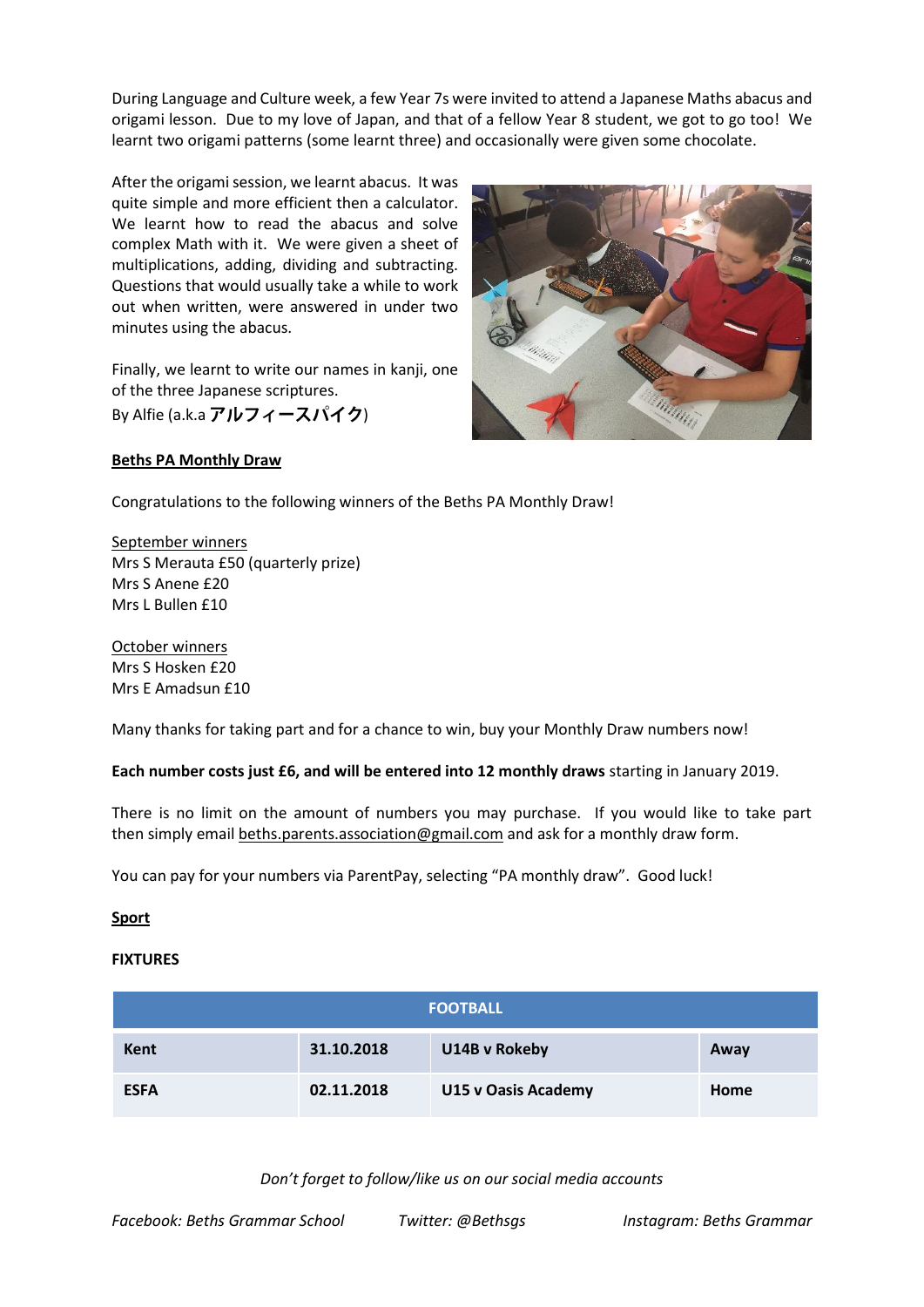|                                                       |            | <b>RUGBY</b>                           |             |
|-------------------------------------------------------|------------|----------------------------------------|-------------|
| <b>Friendly</b>                                       | 31.10.2018 | 1 <sup>ST</sup> XV v Maidstone Grammar | Home        |
|                                                       | 03.11.2018 | U12 v Woodlands School                 | Home        |
|                                                       |            | U13 v Woodlands School                 | Home        |
|                                                       |            | <b>U15 v Woodlands School</b>          | Home        |
|                                                       |            | U14 v Woodlands School                 | Away        |
|                                                       |            | 1 <sup>st</sup> XI v Woodlands School  | Away        |
|                                                       |            | <b>EVENT</b>                           |             |
| <b>Primary School Sports</b><br><b>Hall Athletics</b> | 30.10.2018 |                                        | 15.45-17.50 |

# **RESULTS**

| <b>FOOTBALL</b>     |            |                                   |      |                          |  |  |  |  |
|---------------------|------------|-----------------------------------|------|--------------------------|--|--|--|--|
| Kent                | 15.10.2018 | U12B v Hayes                      | Away | 3-8 Lost                 |  |  |  |  |
|                     | 16.10.2018 | U16 French v Ravensbourne         | Away | 3-0 Won                  |  |  |  |  |
| Premier             | 17.10.2018 | $1st$ XI v WGSB                   | Away | 5-0 Won                  |  |  |  |  |
|                     | 17.10.2018 | 2 <sup>nd</sup> XI v Ravensbourne | Away | 0-4 Lost                 |  |  |  |  |
| <b>ESFA Elite</b>   | 15.10.2018 | U15 v Oasis                       | Home | Postponed<br>until 02.11 |  |  |  |  |
| <b>ESFA</b>         | 16.10.2018 | U14 v Carshalton                  | Home | 4-1 Won                  |  |  |  |  |
|                     | 18.10.2018 | U15 v Rutlish                     | Away | 5-0 Won                  |  |  |  |  |
| <b>RUGBY</b>        |            |                                   |      |                          |  |  |  |  |
| <b>NatWest Bowl</b> | 15.10.2018 | U15 v TWGS                        | Home | 40-0 Won                 |  |  |  |  |
| Friendly            | 17.10.2018 | 1 <sup>ST</sup> XV v Robert Clack | Home | 31-19 Won                |  |  |  |  |
| Kent                | 18.10.2018 | U14 v Rochester Math              | Away | 5-60 Lost                |  |  |  |  |
| <b>BASKETBALL</b>   |            |                                   |      |                          |  |  |  |  |
|                     | 18.10.2018 | U16 v Bohill                      | Home | 44-28 Won                |  |  |  |  |